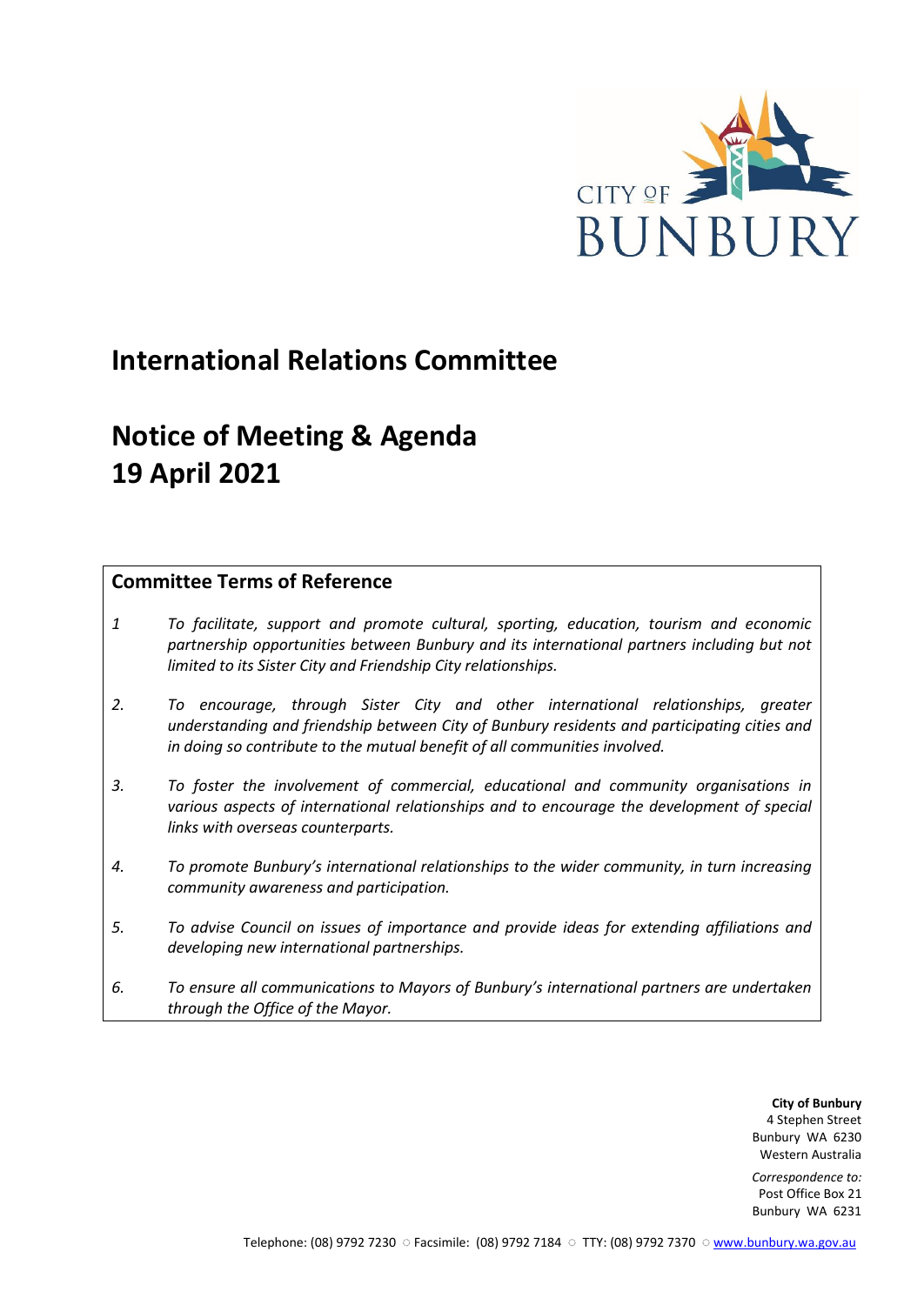# **Table of Contents**

| Item No |      | Subject | Page No |
|---------|------|---------|---------|
| 1.      |      |         |         |
| 2.      |      |         |         |
| 3.      |      |         |         |
| 4.      |      |         |         |
|         | 4.1  |         |         |
|         | 4.2  |         |         |
| 5.      |      |         |         |
| 6.      |      |         |         |
| 7.      |      |         |         |
| 8.      |      |         |         |
|         | 8.1  |         |         |
|         | 8.2  |         |         |
|         | 8.3  |         |         |
| 9.      |      |         |         |
| 10.     |      |         |         |
|         | 10.1 |         |         |
|         | 10.2 |         |         |
| 11.     |      |         |         |
|         |      |         |         |
|         | 12.1 |         |         |
|         | 12.2 |         |         |
|         |      |         |         |
| 14.     |      |         |         |
|         |      |         |         |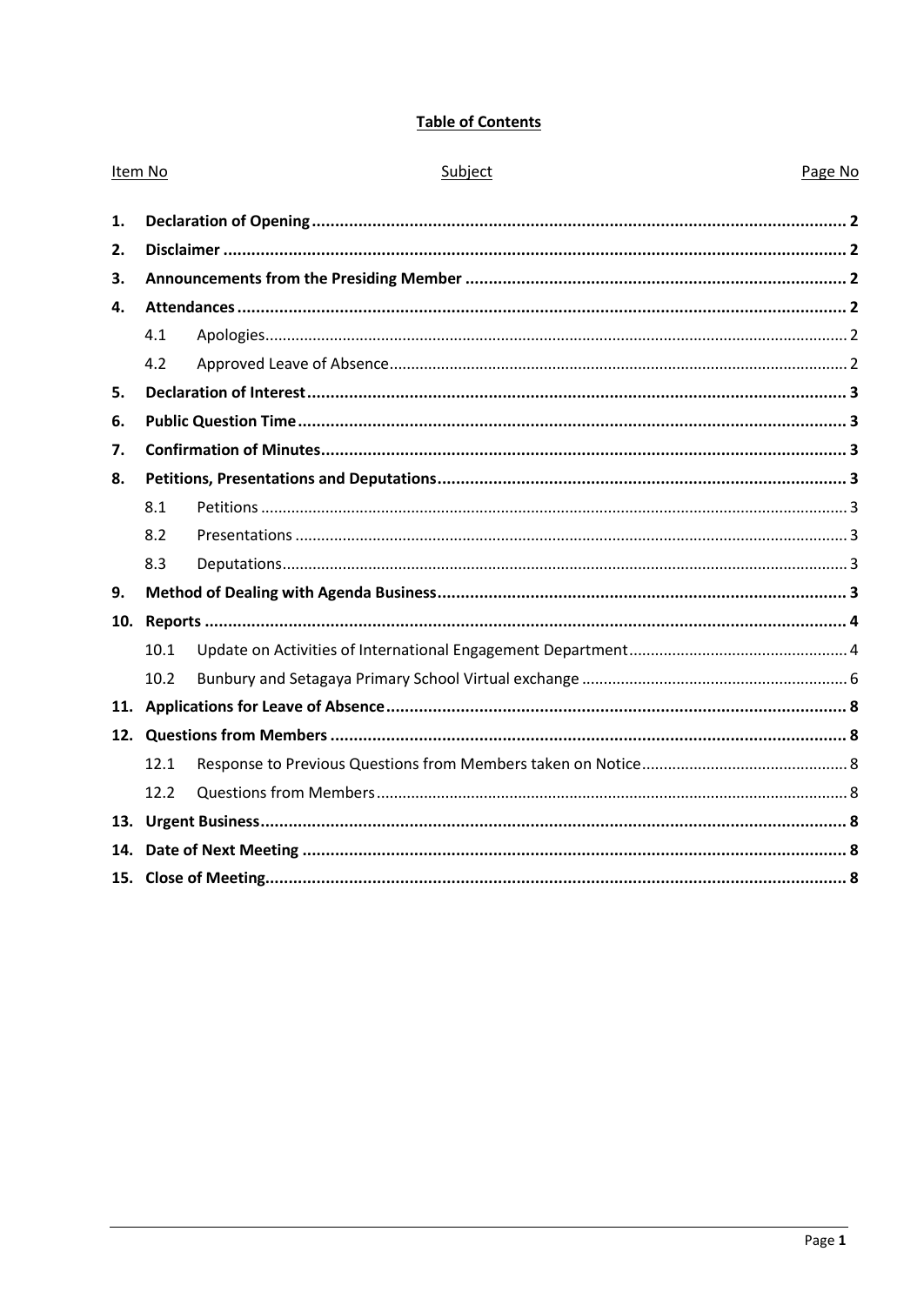# **Acknowledgement of Country**

\_\_\_\_\_\_\_\_\_\_\_\_\_\_\_\_\_\_\_\_\_\_\_\_\_\_\_\_\_\_\_\_\_\_\_\_\_\_\_\_\_\_\_\_\_\_\_\_\_\_\_\_\_\_\_\_\_\_\_\_\_\_\_\_\_\_\_\_\_\_\_\_\_\_\_\_\_\_\_\_\_\_\_\_\_\_\_\_\_\_\_\_\_\_\_

We acknowledge the Traditional Custodians of this land, the Wardandi Noongar people, and pay our respects to Elders past, present and future.

# **Vision**

Bunbury: welcoming and full of opportunities.

# **Organisational Values**

# #WEARECOB

|                         | We are one team                                    |
|-------------------------|----------------------------------------------------|
|                         | We keep each other safe                            |
| <b>WE ARE COMMUNITY</b> | We display empathy and respect                     |
|                         | We have fun and celebrate our successes            |
|                         | We work together to achieve great outcomes         |
|                         | We are open to opportunities                       |
|                         | We actively listen and think things through        |
| <b>WE ARE OPEN</b>      | We are inclusive and treat everyone equally        |
|                         | We are honest and open in our communications       |
|                         | We are open to feedback to improve our performance |
|                         | We lead the change, we own it                      |
|                         | We trust and empower each other                    |
| <b>WE ARE BRAVE</b>     | We have the difficult conversations early          |
|                         | We hold ourselves to the highest standard          |
|                         | We have the courage to improve and simplify        |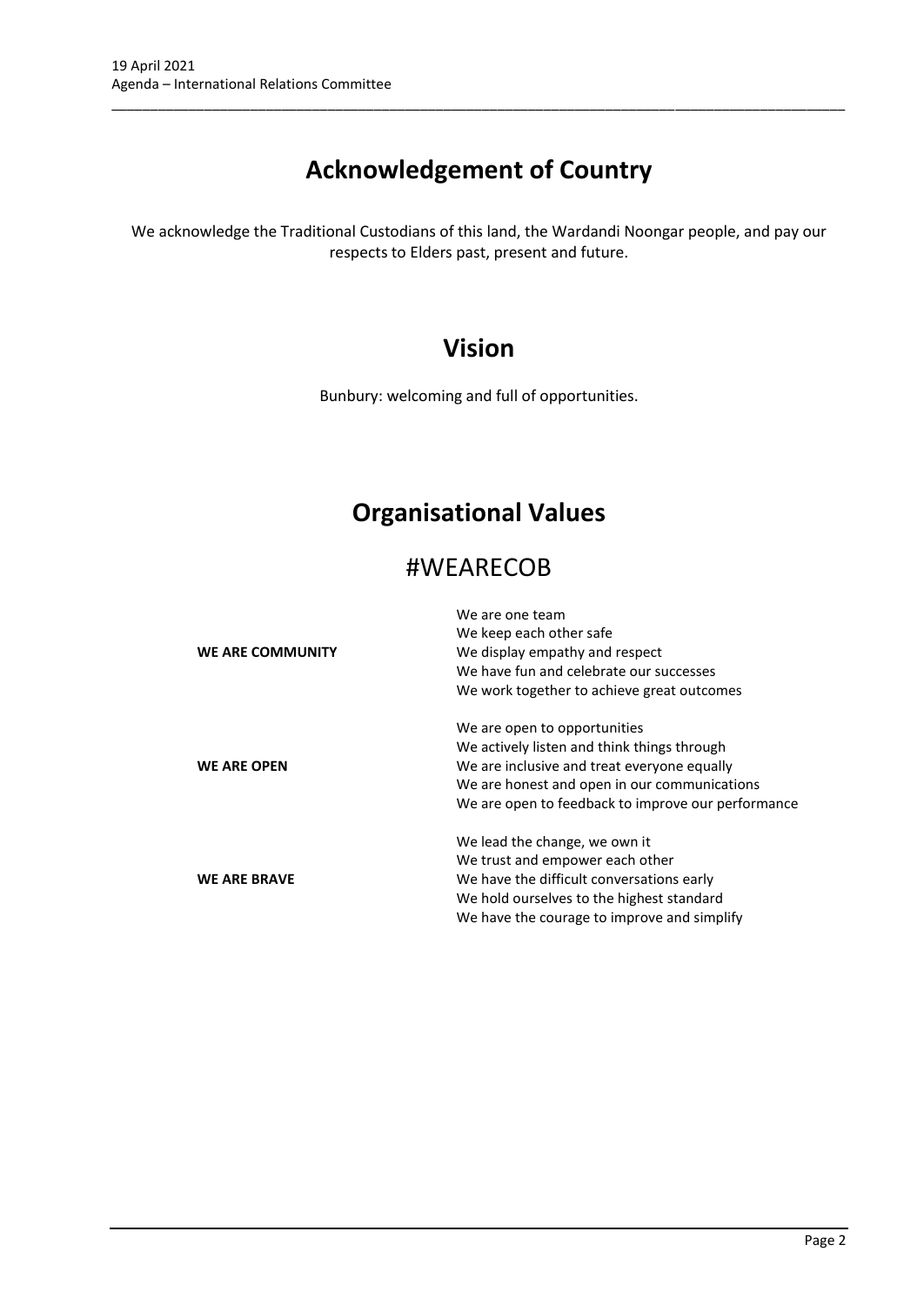

# **International Relations Committee Meeting Notice of Meeting**

Dear Committee Members

The next Ordinary Meeting of the International Relations Committee will be held in the Ocean Room, 4 Stephen Street, Bunbury on 19 April 2021 at 4:00pm.

Signed: **Gary Barbour Director Sustainable Communities**

# **Agenda 19 April 2021**

Members of the public to note that recommendations made by this committee are not final and will be subject to adoption (or otherwise) at a future meeting of the Bunbury City Council.

| Committee Members:      |                                 |  |
|-------------------------|---------------------------------|--|
| <b>Member Name</b>      | <b>Representing</b>             |  |
| Cr Todd Brown           | <b>Council Representative</b>   |  |
| Cr Tresslyn Smith       | <b>Council Representative</b>   |  |
| <b>Felicity Farnell</b> | <b>Community Representative</b> |  |
| Valda Smith             | <b>Community Representative</b> |  |
| Paul Springate          | <b>Community Representative</b> |  |
| Pauline Vukelic         | <b>Community Representative</b> |  |
| Janice Platt            | <b>Community Representative</b> |  |
| Shamara Williams        | <b>Community Representative</b> |  |
| Helena Sahm             | <b>Community Representative</b> |  |
| <b>Brooke Gray</b>      | <b>Community Representative</b> |  |
| John Taylor             | <b>Community Representative</b> |  |

Page **1**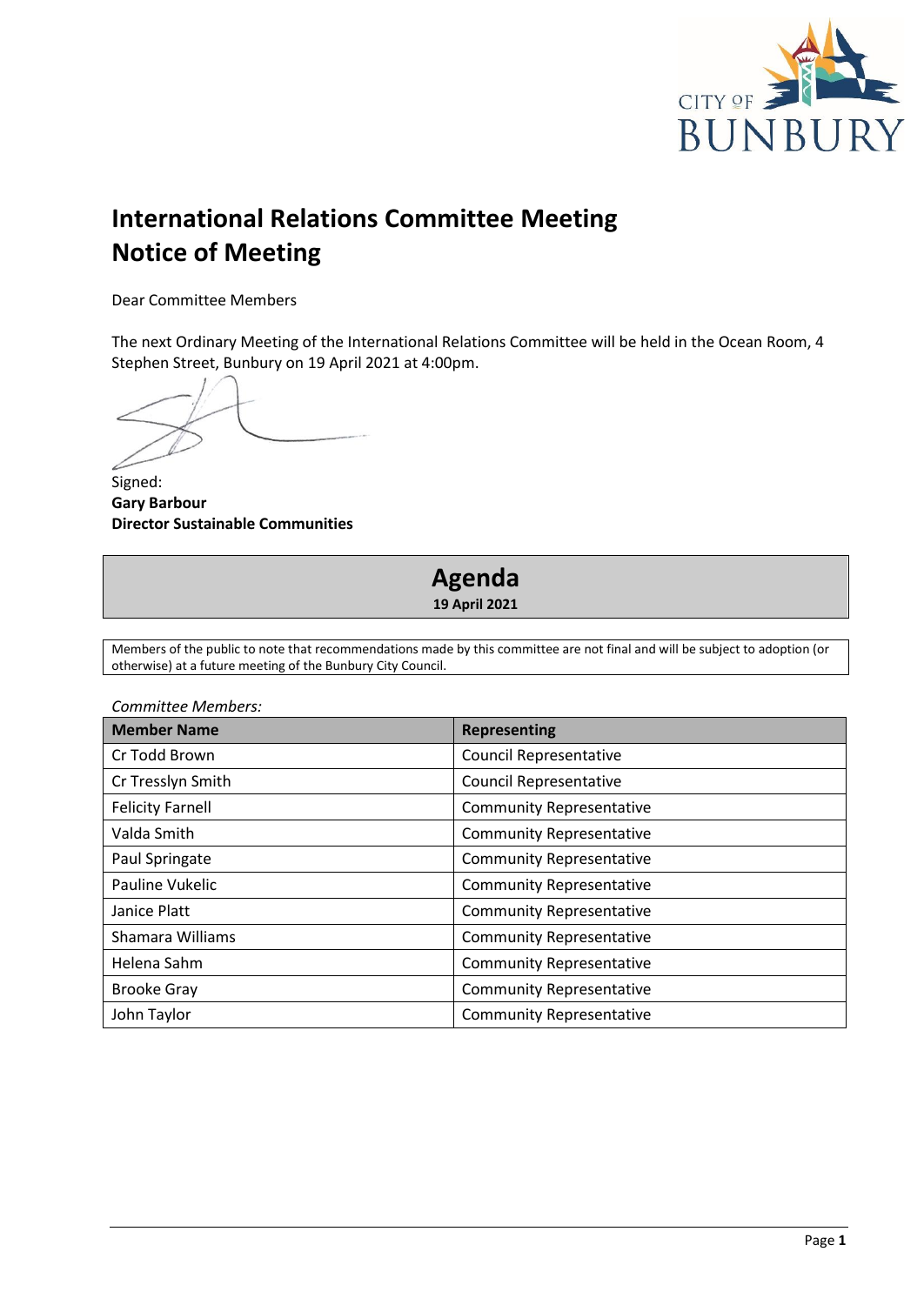*Ex-officio Members (non-voting):*

| <b>Member Name</b> | Representing                                          |
|--------------------|-------------------------------------------------------|
| Mr Mark Exeter     | South West Development Commission Representative      |
| Ms Lyn Farrell     | Edith Cowan University SW Campus Representative       |
| Mr Yan Lyu         | <b>Bunbury-Jiaxing Business Office Representative</b> |

\_\_\_\_\_\_\_\_\_\_\_\_\_\_\_\_\_\_\_\_\_\_\_\_\_\_\_\_\_\_\_\_\_\_\_\_\_\_\_\_\_\_\_\_\_\_\_\_\_\_\_\_\_\_\_\_\_\_\_\_\_\_\_\_\_\_\_\_\_\_\_\_\_\_\_\_\_\_\_\_\_\_\_\_\_\_\_\_\_\_\_\_\_\_\_

*Support Staff:*

| <b>Name</b>              | <b>Title</b>                              |  |
|--------------------------|-------------------------------------------|--|
| Carol McDowall           | Senior International Engagement Officer   |  |
| Gary Barbour             | Director, Sustainable Communities         |  |
| <b>Felicity Anderson</b> | Manager Economic Development and Property |  |
| Kylie Tucker             | International Engagement Officer          |  |

# <span id="page-4-0"></span>**1. Declaration of Opening**

The Presiding Member declared the meeting open at \_\_\_\_\_\_ am.

### <span id="page-4-1"></span>**2. Disclaimer**

Not applicable to this committee.

# <span id="page-4-2"></span>**3. Announcements from the Presiding Member**

## <span id="page-4-3"></span>**4. Attendances**

<span id="page-4-4"></span>**4.1 Apologies**

#### <span id="page-4-5"></span>**4.2 Approved Leave of Absence**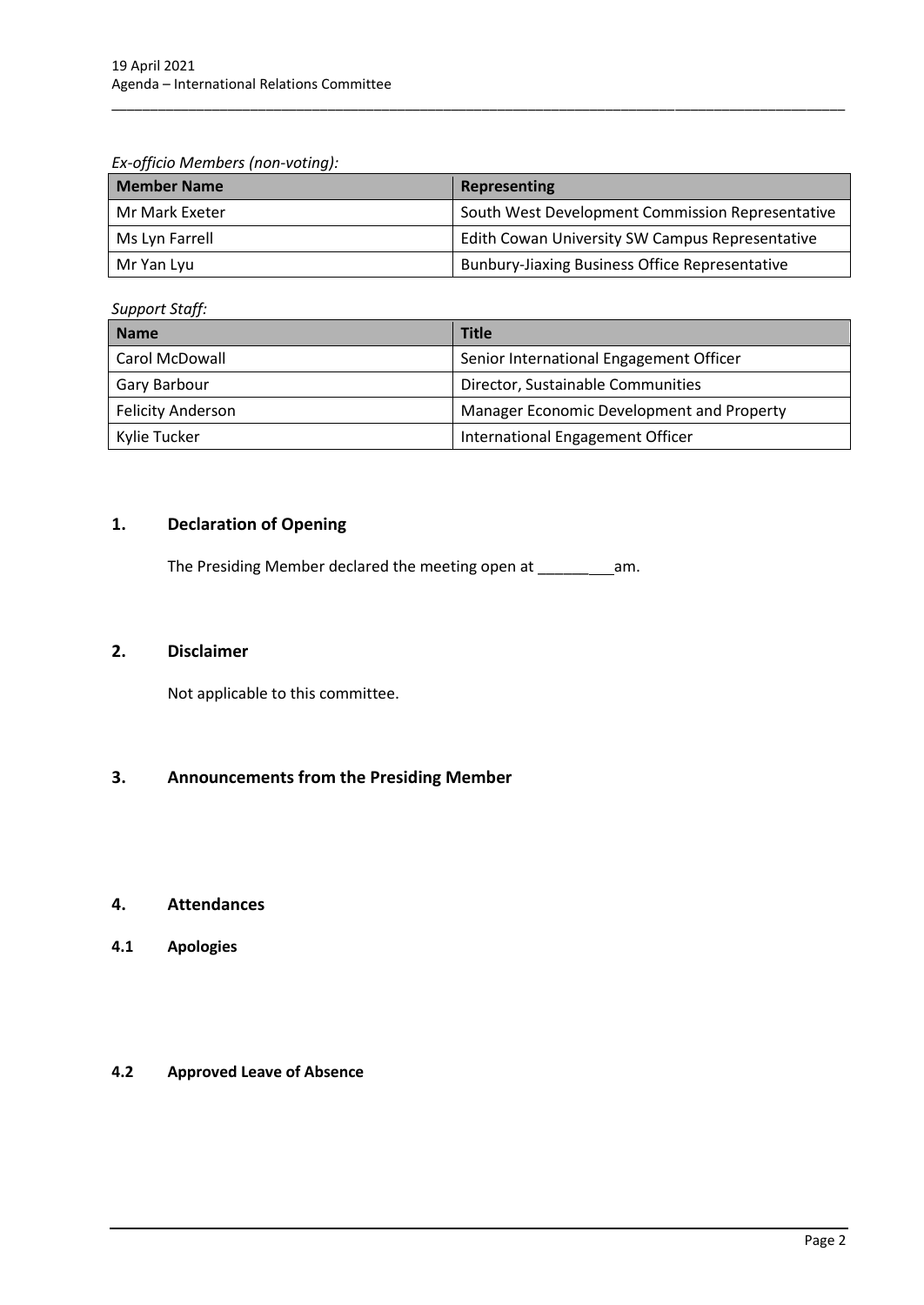## <span id="page-5-0"></span>**5. Declaration of Interest**

IMPORTANT: Committee members to complete a "Disclosure of Interest" form for each item on the agenda in which they wish to disclose a financial/proximity/impartiality interest. They should give the form to the Presiding Member before the meeting commences. After the meeting, the form is to be forwarded to the Administration Services Section for inclusion in the Corporate Financial Disclosures Register.

\_\_\_\_\_\_\_\_\_\_\_\_\_\_\_\_\_\_\_\_\_\_\_\_\_\_\_\_\_\_\_\_\_\_\_\_\_\_\_\_\_\_\_\_\_\_\_\_\_\_\_\_\_\_\_\_\_\_\_\_\_\_\_\_\_\_\_\_\_\_\_\_\_\_\_\_\_\_\_\_\_\_\_\_\_\_\_\_\_\_\_\_\_\_\_

#### <span id="page-5-1"></span>**6. Public Question Time**

Not applicable to this committee.

## <span id="page-5-2"></span>**7. Confirmation of Minutes**

The Minutes of the meeting of the International Relations Committee Meeting held 15 February 2021 have been circulated.

#### **Recommendation**

The Minutes of the International Relations Committee Meeting held on 15 February 2021, are confirmed as a true and accurate record.

## <span id="page-5-3"></span>**8. Petitions, Presentations and Deputations**

<span id="page-5-4"></span>**8.1 Petitions**

#### <span id="page-5-5"></span>**8.2 Presentations**

## <span id="page-5-6"></span>**8.3 Deputations**

## <span id="page-5-7"></span>**9. Method of Dealing with Agenda Business**

Items are dealt with in the order that they appear.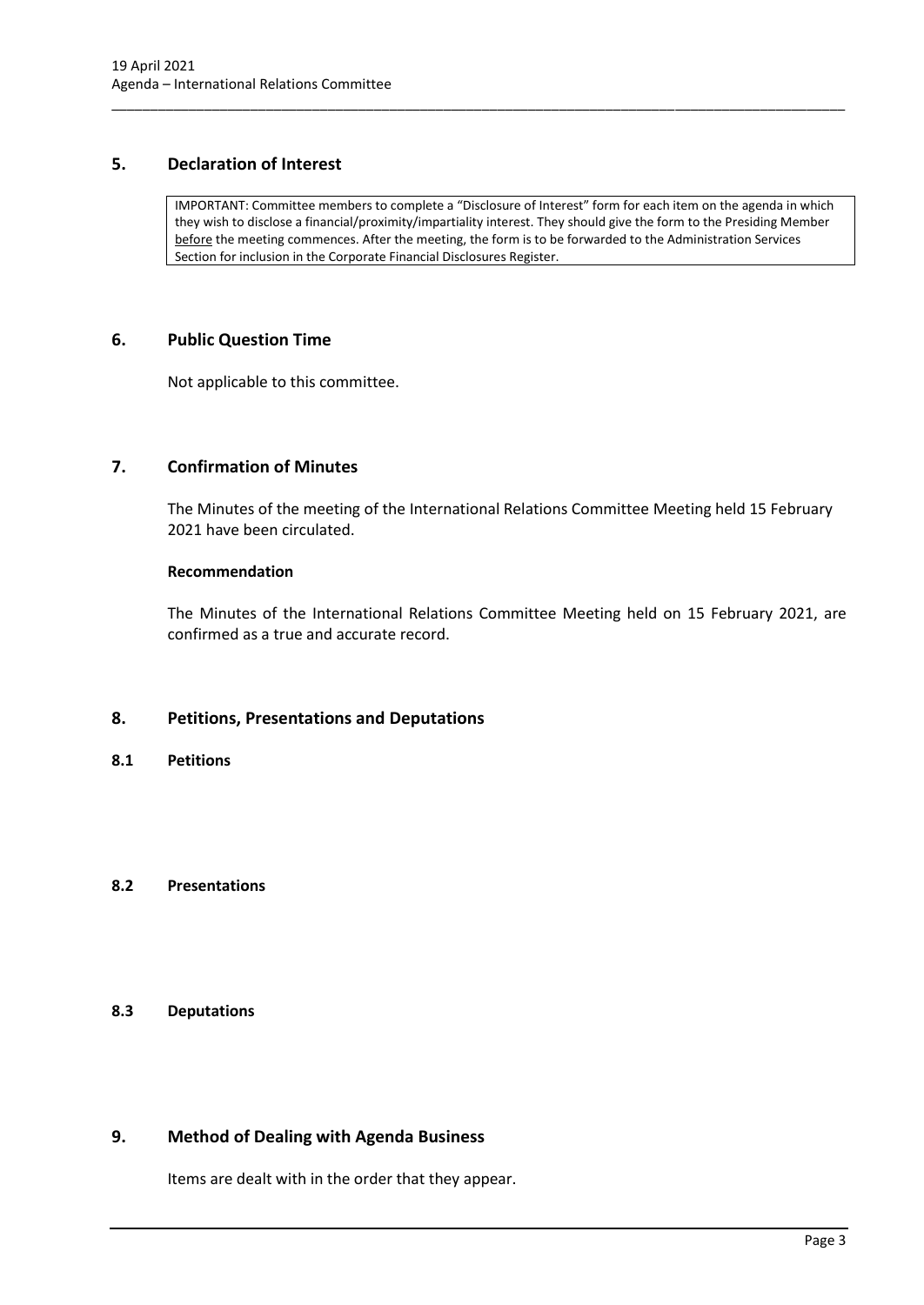#### <span id="page-6-0"></span>**10. Reports**

#### <span id="page-6-1"></span>**10.1 Update on Activities of International Engagement Department**

| <b>File Ref:</b>            | COB/523                                                           |          |                             |
|-----------------------------|-------------------------------------------------------------------|----------|-----------------------------|
| <b>Applicant/Proponent:</b> | <b>Internal Report</b>                                            |          |                             |
| <b>Responsible Officer:</b> | Carol McDowall, Senior Officer International Engagement           |          |                             |
| <b>Responsible Manager:</b> | Felicity Anderson, Manager City Growth                            |          |                             |
| Executive:                  | Gary Barbour, Director Sustainable Communities                    |          |                             |
| <b>Authority/Discretion</b> | Advocacy                                                          |          | Review                      |
|                             | Executive/Strategic                                               |          | Quasi-Judicial              |
|                             | Legislative                                                       | $\times$ | <b>Information Purposes</b> |
| <b>Attachments:</b>         | Appendix 1: International Relations Committee Update - April 2021 |          |                             |
|                             | Appendix 2: Bunbury Sister City Events 2021                       |          |                             |

\_\_\_\_\_\_\_\_\_\_\_\_\_\_\_\_\_\_\_\_\_\_\_\_\_\_\_\_\_\_\_\_\_\_\_\_\_\_\_\_\_\_\_\_\_\_\_\_\_\_\_\_\_\_\_\_\_\_\_\_\_\_\_\_\_\_\_\_\_\_\_\_\_\_\_\_\_\_\_\_\_\_\_\_\_\_\_\_\_\_\_\_\_\_\_

#### **Summary**

The purpose of this report is to inform the Committee on the activities of the International Engagement Office.

#### **Executive Recommendation**

That the International Relations Committee note the activity as **attached** at Appendix 1 and the Sister City Events **attached** at Appendix 2..

#### **Strategic Relevance**

| Theme 1<br>Goal | Our Community and Culture<br>A safe, healthy and cohesive community, with a rich cultural life, and<br>supportive social environment.<br>A welcoming community, where diverse cultures are valued, and<br>residents have a sense of belonging |  |  |
|-----------------|-----------------------------------------------------------------------------------------------------------------------------------------------------------------------------------------------------------------------------------------------|--|--|
| Objective 1.3   |                                                                                                                                                                                                                                               |  |  |
| Theme 1         | Our Community and Culture                                                                                                                                                                                                                     |  |  |
| Goal            | A safe, healthy and cohesive community, with a rick cultural life, and<br>supportive social environment                                                                                                                                       |  |  |
| Objective 1.4   | Arts, culture, heritage and events that enrich our understanding and<br>enjoyment of life, celebrate our identity and bring the community<br>together.                                                                                        |  |  |

#### **Regional Impact Statement**

There is no regional impact with this report.

#### **Background**

There are ongoing programs run by the City of Bunbury through our long-term formal sister and friendship city relationships, as well as events and programs guided by the International Relations Department strategic framework. This item is designed to outline their status and future directions.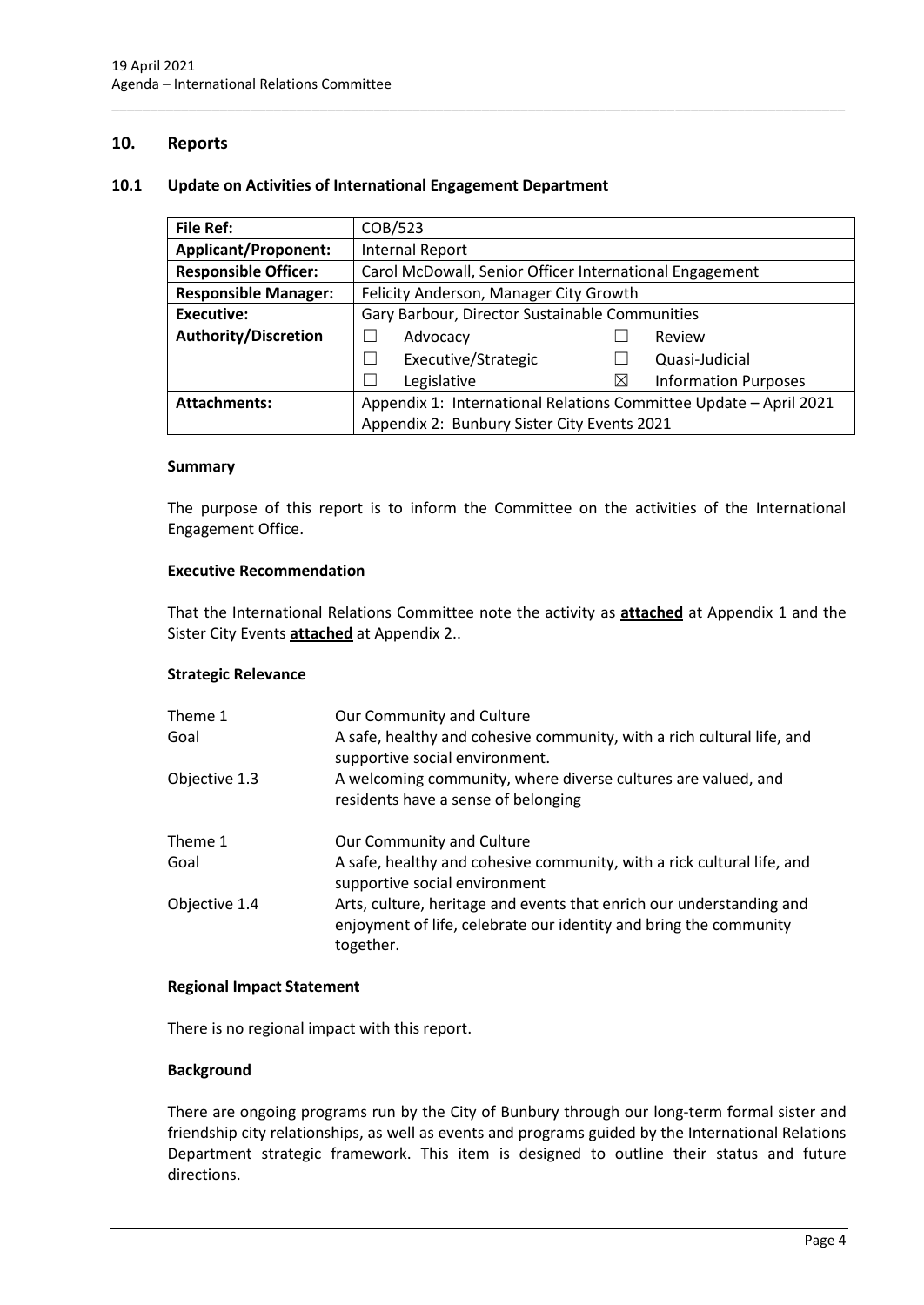### **Council Policy Compliance**

There is no Council Policy applicable to this report.

#### **Legislative Compliance**

*Local Government Act 1995.*

#### **Officer Comments**

Current and future events and activities are outlined in the report.

#### **Analysis of Financial and Budget Implications**

There are no financial or budgetary implications arising from the recommendations of this report.

\_\_\_\_\_\_\_\_\_\_\_\_\_\_\_\_\_\_\_\_\_\_\_\_\_\_\_\_\_\_\_\_\_\_\_\_\_\_\_\_\_\_\_\_\_\_\_\_\_\_\_\_\_\_\_\_\_\_\_\_\_\_\_\_\_\_\_\_\_\_\_\_\_\_\_\_\_\_\_\_\_\_\_\_\_\_\_\_\_\_\_\_\_\_\_

#### **Community Consultation**

Nil

#### **Councillor/Officer Consultation**

Not applicable.

#### **Applicant Consultation**

Not applicable.

#### **Timeline: Council Decision Implementation**

Not applicable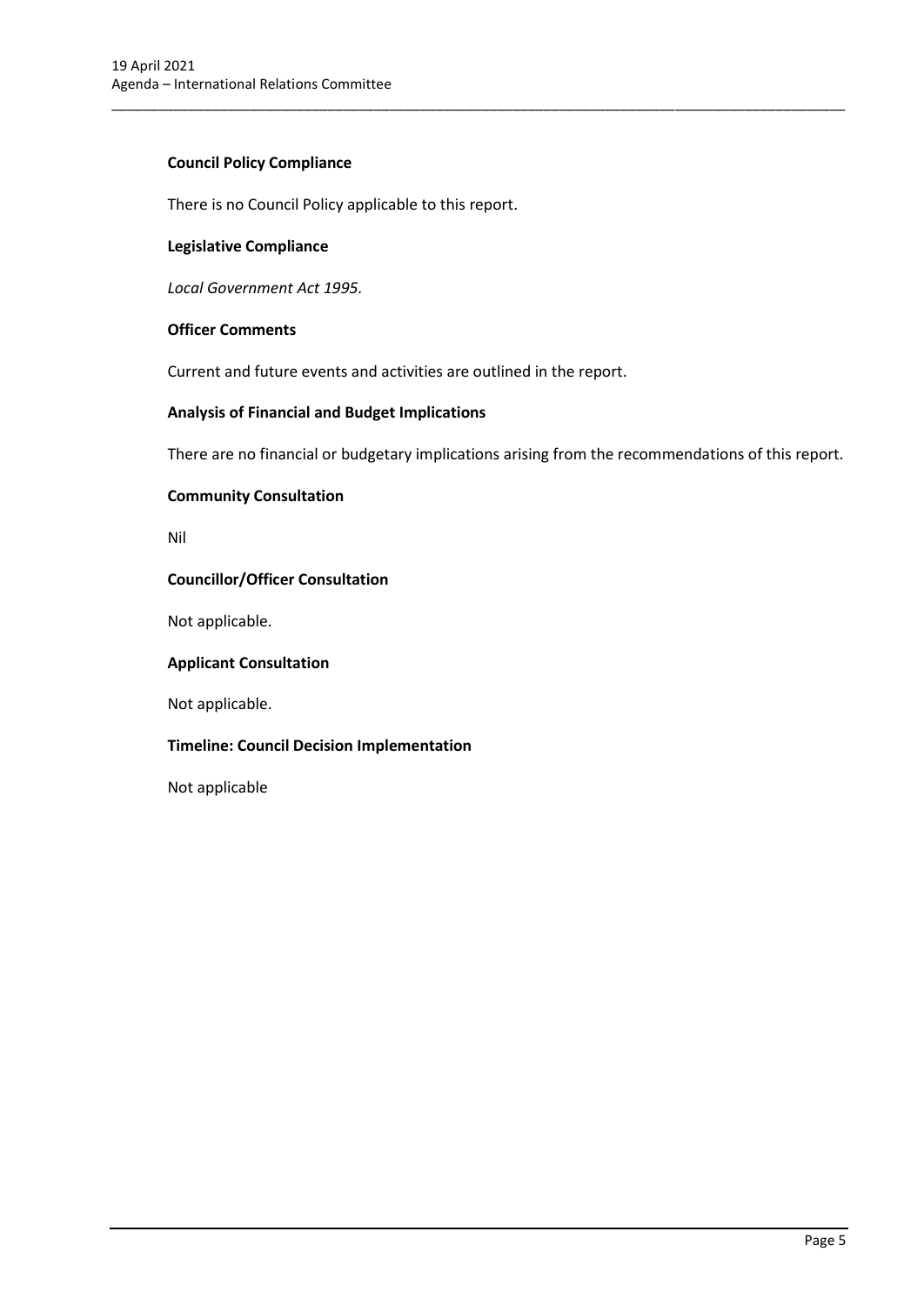#### <span id="page-8-0"></span>**10.2 Bunbury and Setagaya Primary School Virtual exchange**

| <b>File Ref:</b>            | COB/523                                                 |           |                             |
|-----------------------------|---------------------------------------------------------|-----------|-----------------------------|
| <b>Applicant/Proponent:</b> | <b>Internal Report</b>                                  |           |                             |
| <b>Responsible Officer:</b> | Carol McDowall, Senior Officer International Engagement |           |                             |
| <b>Responsible Manager:</b> | Felicity Anderson, Manager City Growth                  |           |                             |
| <b>Executive:</b>           | Gary Barbour, Director Sustainable Communities          |           |                             |
| <b>Authority/Discretion</b> | Advocacy                                                |           | Review                      |
|                             | Executive/Strategic                                     |           | Quasi-Judicial              |
|                             | Legislative                                             | $\bowtie$ | <b>Information Purposes</b> |
| <b>Attachments:</b>         | Nil                                                     |           |                             |

\_\_\_\_\_\_\_\_\_\_\_\_\_\_\_\_\_\_\_\_\_\_\_\_\_\_\_\_\_\_\_\_\_\_\_\_\_\_\_\_\_\_\_\_\_\_\_\_\_\_\_\_\_\_\_\_\_\_\_\_\_\_\_\_\_\_\_\_\_\_\_\_\_\_\_\_\_\_\_\_\_\_\_\_\_\_\_\_\_\_\_\_\_\_\_

#### **Summary**

Adam Road Primary School in Bunbury and Kimikitazawa Elementary School in Setagaya participated in an exchange of videos about their schools. Brooke Gray, Adam Road Japanese teacher will explain the exchange and present the videos.

#### **Executive Recommendation**

That the International Relations Committee note the two videos made by the students and the exchange.

#### **Strategic Relevance**

| Theme 1<br>Goal | Our Community and Culture<br>A safe, healthy and cohesive community, with a rich cultural life, and<br>supportive social environment.                  |  |  |
|-----------------|--------------------------------------------------------------------------------------------------------------------------------------------------------|--|--|
| Objective 1.3   | A welcoming community, where diverse cultures are valued, and<br>residents have a sense of belonging                                                   |  |  |
| Theme 1         | Our Community and Culture                                                                                                                              |  |  |
| Goal            | A safe, healthy and cohesive community, with a rick cultural life, and<br>supportive social environment                                                |  |  |
| Objective 1.4   | Arts, culture, heritage and events that enrich our understanding and<br>enjoyment of life, celebrate our identity and bring the community<br>together. |  |  |

#### **Regional Impact Statement**

There is no regional impact associated with this report.

#### **Background**

Setagaya contacted the City of Bunbury with a request to hold a virtual exchange between Kimikitazawa Elementary School in Setagaya and a local Bunbury primary school in lieu of our annual student exchange.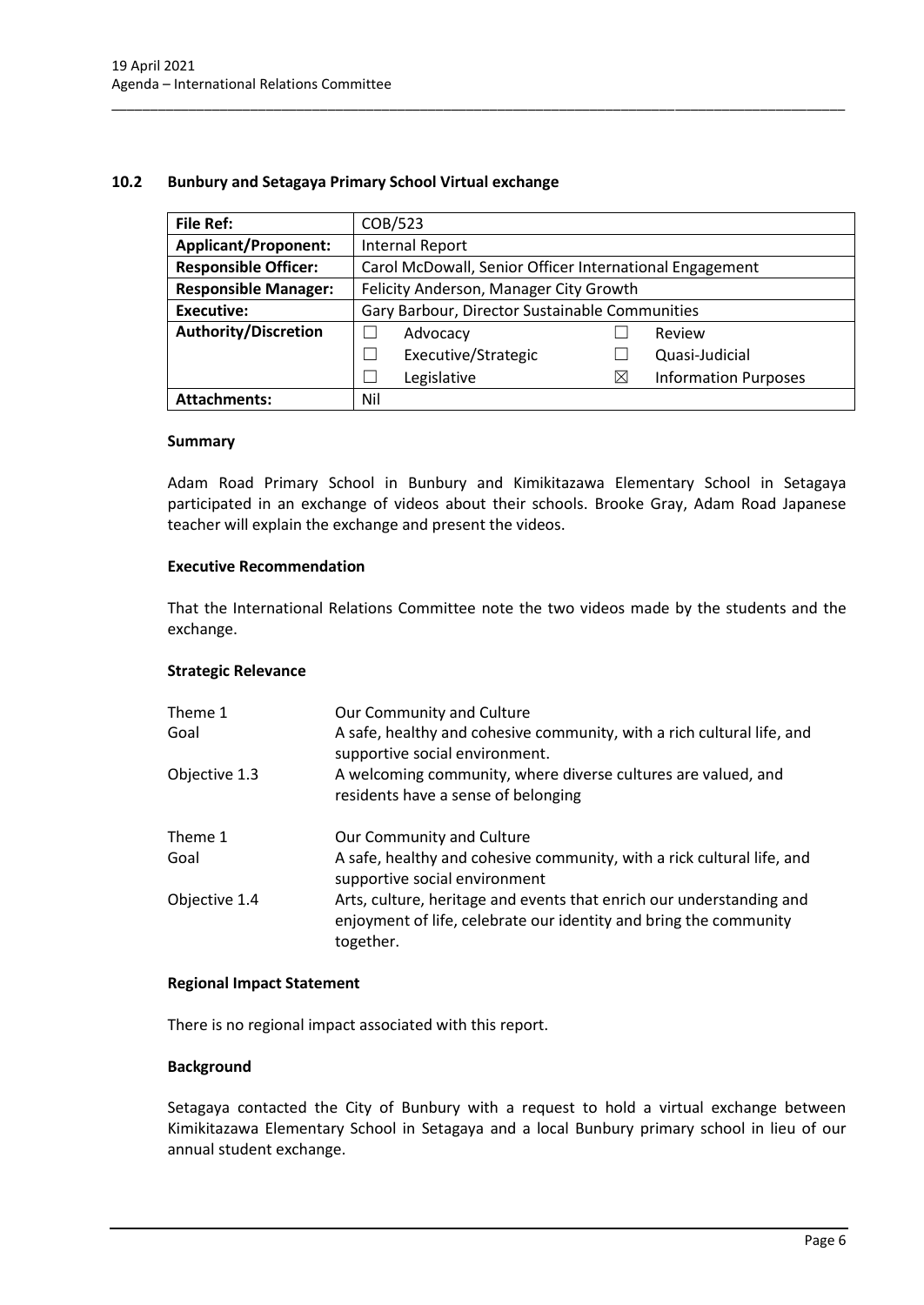Brooke Gray, the Japanese teacher at Adam Road Primary, worked together to each produce a video introducing their schools. Each school then presented the videos to their student population. The videos were well received, and the schools are planning future virtual exchanges.

\_\_\_\_\_\_\_\_\_\_\_\_\_\_\_\_\_\_\_\_\_\_\_\_\_\_\_\_\_\_\_\_\_\_\_\_\_\_\_\_\_\_\_\_\_\_\_\_\_\_\_\_\_\_\_\_\_\_\_\_\_\_\_\_\_\_\_\_\_\_\_\_\_\_\_\_\_\_\_\_\_\_\_\_\_\_\_\_\_\_\_\_\_\_\_

#### **Council Policy Compliance**

There is no Council Policy applicable to this report.

#### **Legislative Compliance**

*Local Government Act 1995.*

#### **Officer Comments**

Current and future events and activities are outlined in the report.

#### **Analysis of Financial and Budget Implications**

There are no financial or budgetary implications arising from the recommendations of this report.

#### **Community Consultation**

Nil

#### **Councillor/Officer Consultation**

Not applicable.

#### **Applicant Consultation**

Not applicable.

#### **Timeline: Council Decision Implementation**

Not applicable.